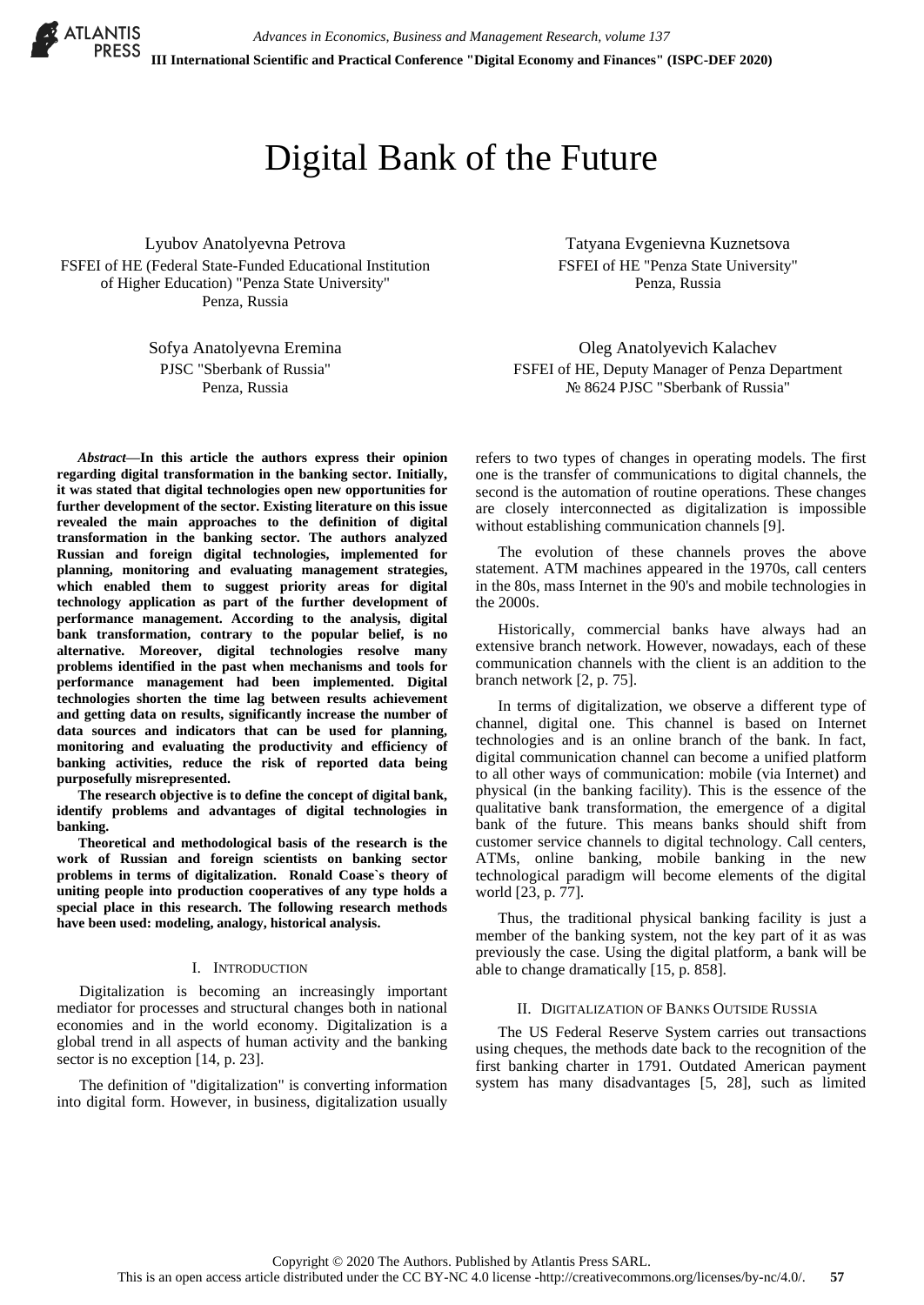

payment information, low calculating speed [3], lack of detailed information on customer transactions, high fees [26].

Even though the USA is not rushing to apply new technological capabilities, other countries, including England, Mexico and Australia, switched to faster payment technologies [17, p. 432].

There has been a rapid increase in digitalization in India and China, we observe a balanced substitution in Singapore and a gradual transition in Mexico [27, p. 103].

Meanwhile, almost all banks and many big countries are at an early stage of digitization, particularly Canada, Hong Kong, Indonesia [29, p. 3] and Germany [22, p. 65].

#### III. DIGITALIZATION OF THE BANK OF RUSSIA

Nowadays the flagship of digitalization in the banking system of Russia is Bank of Russia [4, p. 177]. Digital economy in Russia is being implemented according to the national program effective till January 1, 2035 (Figure 1).



Fig. 1. Structure of the national program "Digital Economy of the Russian Federation" [1]

Bank of Russia is developing several projects in the digital economy (Figure 2), namely, updates based on Hyperledger technology, preliminary application of the Masterchain platform and other studies within the framework of "Digital Economy of the Russian Federation".



Fig. 2. Main projects of Bank of Russia

Together with IBM Bank of Russian is developing a prototype based on the principles of the blockchain using Hyperledger platform [9, p.127]. Leading companies in finance, banking, Internet of things, logistics, production and technology are involved in this international project such as London Stock Exchange, SWIFT, MICEX, IBM, Cisco, Intel, Sberbank etc. [18, p. 311]

Bank of Russia is also developing a platform "Masterchain", namely, Trusted Execution Environment for data exchange and control actions based on protocol modification Ethereum (Figure 3) [10, p. 43].



Fig. 3. Main goals, functions and capabilities of the Masterchain platform

In addition, Bank of Russia is conducting a series of studies regarding public and private digital currencies. According to the latest research, many modern cryptocurrencies may disappear in the next 5 years, they will be replaced by state cryptocurrency. Bank of England may become the first central bank to launch its own cryptocurrency [5]. Transferring currency to the blockchain will be beneficial because it makes using a larger range of monetary policy instruments possible; such financial system is safer and more transparent. Overall, it will lead to lower cost of financial services [21].

To conclude, Bank of Russia will regulate banking sector, financial market participants and identify violations through algorithmized information, regulations, provisions and decrees. Such approach will make it possible to shift from accepting standard financial statements from banking system participants to digital data processing [4, p, 203].

#### IV. DIGITALIZATION OF COMMERCIAL BANKS IN RUSSIA

Predicting the future is difficult, but it is possible to outline the economic essence of banking services and analyze the trends that have formed within it.

The theory of Ronald Coase, a Nobel laureate in economics in 1991, who investigated the nature of people uniting into production cooperatives of any type, will help us with this [2, p.23]. He investigated why newspapers are published by publishing companies where authors, editors and typesetters work full-time, even though they could sell their work independently. Coase claimed that the matter was transaction costs, inconvenience associated with organizing collective work in a free market. Another important reason for uniting service providers into an organization has to do with economies of scale and synergies. All this applies to commercial banks as well.

Examples of economy of scale and synergies between different types of bank services are cross-selling and industry expert evaluation for risks assessment. However, nowadays, competition has intensified due to the specifics of banking products and services.

Such technological innovations as a blockchain, online banking, IoT, digital hygiene have a very high velocity which helps increase the products availability, make it easier to use as well as significantly reduce transaction costs.

Russian market includes such digital banks as Sberbank Online [10, p.61], Tinkoff Bank, Deutsche Bank, the Otkritie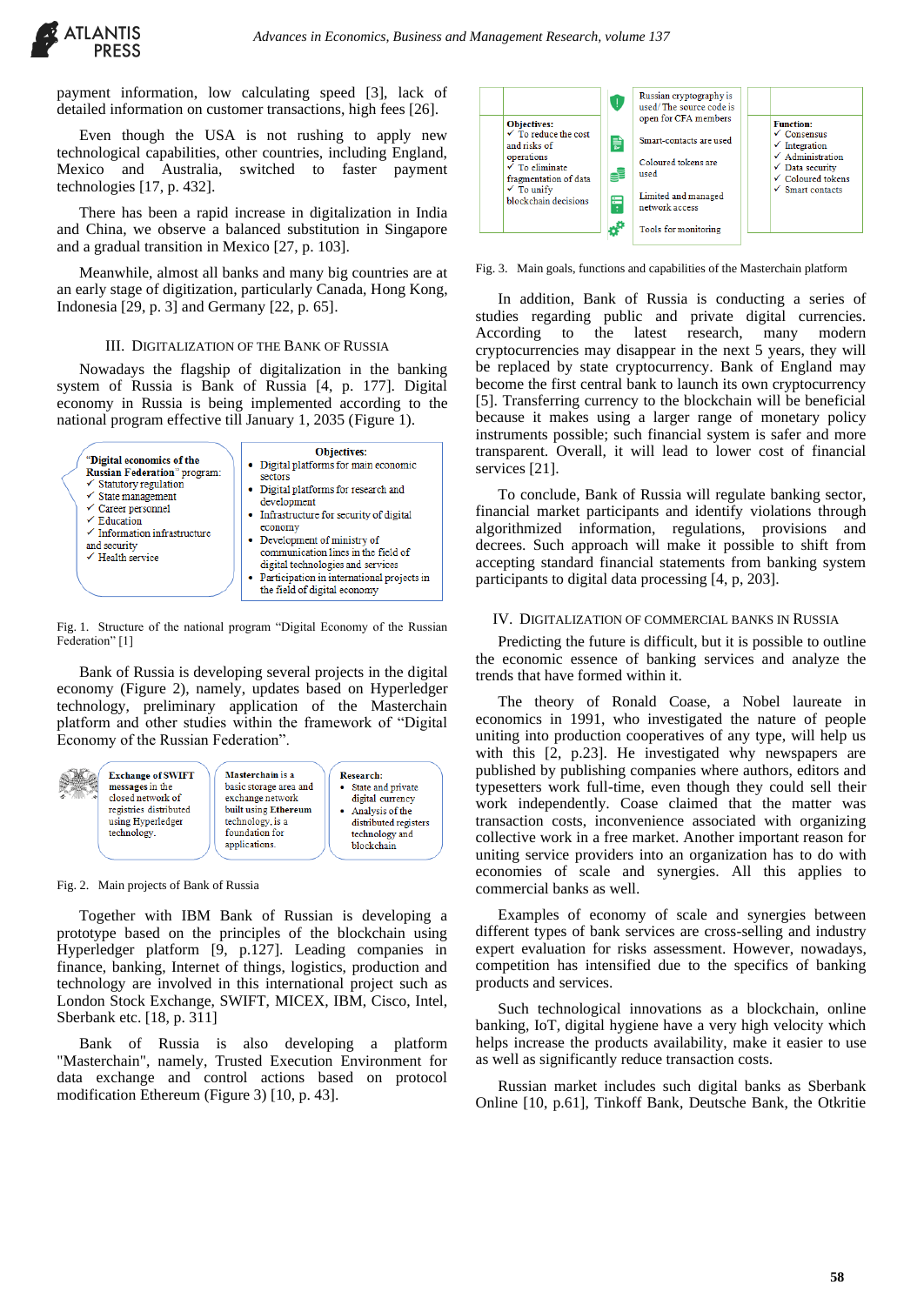financial group, which includes Rocketbank, one of the first Russian virtual banks, Tochka-Bank for entrepreneurs, which functions as an online business.

**ATLANTIS** 

Thus, the 19-20 centuries were marked by tremendous successes of mankind, replacement of physical labor with machines, as for the 21st century, the main breakthrough will be replacing machines with intellectual labor.

According to the above, the definition of digital bank is the following.

A digital bank is a bank with products and services provided in digital form. At the same time, its clients daily communicate with the bank through mainly digital channels. Such bank`s infrastructure is optimized for real-time digital interactions, and the corporate culture implies fast decisionmaking and technological changes.

### V. CONCLUSION

As a matter of fact, banking sector is modernizing, accepting new competing players, specialized in monoservises, services in separate areas of banking.

On the other hand, after the global financial crisis of 2008- 2009 bank regulation are becoming more stringent every year.

These changes create certain problems for banks. Firstly, the implementation of regulatory requirements involves significant direct costs [13, p. 606]. Banks bear significant costs associated with the need to comply with constantly tightening regulation, which is a competitive advantage for new financial companies, that are less burdened by regulatory standards than traditional banks [25, p. 3]. Secondly, regulation destroys significant synergies between different areas of banking services.

In these conditions, introduction of digital technologies will significantly reduce bank's operating costs in two key areas and boost competitiveness:

- First, the transfer of communications to digital channels will reduce the cost of affiliate customer service.
- Second, automation of routine bank operations will result in fewer employees and reduced operating costs.

Therefore, the new digitalization trend will create winners and losers. The winners will be those who have a clear strategic vision, strive to analyze customers and implement digital technologies. Besides, the winners will actively influence customers and their culture. Finally, the winners will perceive digitization not as a violation of their activities, but as growth opportunity in terms of customer service and the segment overall.

## *References*

[1] Blockchain: Scheme of the New Economy. Melanie Swan: [translation from English]. Moscow: Olympus-Business Publishing House, 224 p., 2016.

- [2] Yu.B. Bubnova, "Transformation of the business model of the bank in the conditions of the digital economy", News of the Baku State University, t. 29, no. 3, pp. 425-433, 2019.
- [3] N.V. Vashkelyuk and P.V. Trunin, Non-standard monetary policy measures: international experience and Russian practice. M.: Publishing House "Case" RANKHiGS, 110 p., 2016.
- [4] E.A. Brandeleva, Institutional economy: textbook. Moscow: KNORUS, 344 p., 2017.
- [5] Course on fintech: prospects of market development in Russi. Agency of Strategic Initiatives [Electronic resource]. Available at: https://asi.ru/ (Accessed: 02.11.2019).
- [6] T.K. Ohanesyan and others, Digital Economy: Global Trends and Practice of Russian Business. M.: National Research University, 121 p., 2017.
- [7] Official website of Sberbank of Russia [Electronic resource]. Available at: https://www.cbr.ru (Accessed: 20.11.2019).
- [8] Official website of the Central Bank of the Russian Federation [Electronic resource]. Available at: http://www.cbr.ru (Accessed: 20.11.2019).
- [9] Program of digital economy development in the Russian Federation till [Electronic resource]. Available at: https://www.static.government.ru (Accessed: 02.11.2019).
- [10] A.M. Ruznyaev, "Digitisation of Russian banks as an inevitable requirement of the digital economy", Vector of the economy, no. 5 (23), p. 61, 2018.
- [11] E.V. Chaikina, "Digital Economy: New Opportunities for Banks", Economics and Management: Theory and Practice, t. 4, no. 4-1, pp. 43- 49, 2018.
- [12] A. Murati, O. Skau, Z. Taraporevala and another, "Disruption in European consumer finance: Lessons from Sweden", Global Banking, 2018.
- [13] ["Developing a digital banking framework in the Iranian banks:](http://apps.webofknowledge.com/full_record.do?product=WOS&search_mode=GeneralSearch&qid=7&SID=F1aVXGVv6w33jbjSIuV&page=1&doc=9)  [prerequisites and facilitators"](http://apps.webofknowledge.com/full_record.do?product=WOS&search_mode=GeneralSearch&qid=7&SID=F1aVXGVv6w33jbjSIuV&page=1&doc=9), International journal of e-business research, 14, 4, pp. 65-77.
- [14] E.P[. Ermakova and E](http://apps.webofknowledge.com/OneClickSearch.do?product=WOS&search_mode=OneClickSearch&excludeEventConfig=ExcludeIfFromFullRecPage&colName=WOS&SID=F1aVXGVv6w33jbjSIuV&field=AU&value=Ermakova,%20E.%20P.).E[. Frolova,](http://apps.webofknowledge.com/OneClickSearch.do?product=WOS&search_mode=OneClickSearch&excludeEventConfig=ExcludeIfFromFullRecPage&colName=WOS&SID=F1aVXGVv6w33jbjSIuV&field=AU&value=Frolova,%20E.%20E.) ["Legal regulation of digital", Banking](http://apps.webofknowledge.com/full_record.do?product=WOS&search_mode=GeneralSearch&qid=7&SID=F1aVXGVv6w33jbjSIuV&page=1&doc=3)  [in Russia and foreign countries \(european union, usa, prc\),](http://apps.webofknowledge.com/full_record.do?product=WOS&search_mode=GeneralSearch&qid=7&SID=F1aVXGVv6w33jbjSIuV&page=1&doc=3) 4, 606-625, 2019.
- [15] Santosh Kuma[r Gupta a](http://apps.webofknowledge.com/OutboundService.do?SID=F1aVXGVv6w33jbjSIuV&mode=rrcAuthorRecordService&action=go&product=WOS&daisIds=1700216)nd Anshika [Bansal,](http://apps.webofknowledge.com/OutboundService.do?SID=F1aVXGVv6w33jbjSIuV&mode=rrcAuthorRecordService&action=go&product=WOS&daisIds=31590868) ["Young customer's attitude](http://apps.webofknowledge.com/full_record.do?product=WOS&search_mode=GeneralSearch&qid=7&SID=F1aVXGVv6w33jbjSIuV&page=1&doc=8)  [towards digital banking with special reference to pulic and private bank](http://apps.webofknowledge.com/full_record.do?product=WOS&search_mode=GeneralSearch&qid=7&SID=F1aVXGVv6w33jbjSIuV&page=1&doc=8)  [in uttrakhand"](http://apps.webofknowledge.com/full_record.do?product=WOS&search_mode=GeneralSearch&qid=7&SID=F1aVXGVv6w33jbjSIuV&page=1&doc=8), JIMS8M-the journal of indian management & strategy, 4, pp. 23-27, 2018.
- [16] A. [Larsson a](http://apps.webofknowledge.com/OutboundService.do?SID=F1aVXGVv6w33jbjSIuV&mode=rrcAuthorRecordService&action=go&product=WOS&daisIds=7697636)nd Y. [Viitaoja,](http://apps.webofknowledge.com/OutboundService.do?SID=F1aVXGVv6w33jbjSIuV&mode=rrcAuthorRecordService&action=go&product=WOS&daisIds=24603610) ["Building customer loyalty in digital](http://apps.webofknowledge.com/full_record.do?product=WOS&search_mode=GeneralSearch&qid=7&SID=F1aVXGVv6w33jbjSIuV&page=3&doc=22)  [banking A study of bank staff's perspectives on the challenges of digital](http://apps.webofknowledge.com/full_record.do?product=WOS&search_mode=GeneralSearch&qid=7&SID=F1aVXGVv6w33jbjSIuV&page=3&doc=22)  [CRM and loyalty"](http://apps.webofknowledge.com/full_record.do?product=WOS&search_mode=GeneralSearch&qid=7&SID=F1aVXGVv6w33jbjSIuV&page=3&doc=22), [International journal of bank marketing, 3](javascript:;)5, 6, pp. 858-877, 2017.
- [17] Cajetan I. [Mbama](http://apps.webofknowledge.com/OutboundService.do?SID=F1aVXGVv6w33jbjSIuV&mode=rrcAuthorRecordService&action=go&product=WOS&daisIds=20715840) and Patrick O. [Ezepue,](http://apps.webofknowledge.com/OutboundService.do?SID=F1aVXGVv6w33jbjSIuV&mode=rrcAuthorRecordService&action=go&product=WOS&daisIds=5769236) ["Digital banking, customer](http://apps.webofknowledge.com/full_record.do?product=WOS&search_mode=GeneralSearch&qid=7&SID=F1aVXGVv6w33jbjSIuV&page=2&doc=17)  [experience and bank financial performance: UK customers'](http://apps.webofknowledge.com/full_record.do?product=WOS&search_mode=GeneralSearch&qid=7&SID=F1aVXGVv6w33jbjSIuV&page=2&doc=17)  [perceptions"](http://apps.webofknowledge.com/full_record.do?product=WOS&search_mode=GeneralSearch&qid=7&SID=F1aVXGVv6w33jbjSIuV&page=2&doc=17), [International journal of bank marketing, 3](javascript:;)6, 2, pp. 230- 255, 2018.
- [18] [C.I.](http://apps.webofknowledge.com/OutboundService.do?SID=F1aVXGVv6w33jbjSIuV&mode=rrcAuthorRecordService&action=go&product=WOS&daisIds=20715840) Mbama, P. [Ezepue, L](http://apps.webofknowledge.com/OutboundService.do?SID=F1aVXGVv6w33jbjSIuV&mode=rrcAuthorRecordService&action=go&product=WOS&daisIds=5769236). [Alboul, a](http://apps.webofknowledge.com/OutboundService.do?SID=F1aVXGVv6w33jbjSIuV&mode=rrcAuthorRecordService&action=go&product=WOS&daisIds=1812216)nd et al., ["Digital banking,](http://apps.webofknowledge.com/full_record.do?product=WOS&search_mode=GeneralSearch&qid=7&SID=F1aVXGVv6w33jbjSIuV&page=2&doc=16)  [customer experience and financial performance: UK bank managers'](http://apps.webofknowledge.com/full_record.do?product=WOS&search_mode=GeneralSearch&qid=7&SID=F1aVXGVv6w33jbjSIuV&page=2&doc=16)  [perceptions"](http://apps.webofknowledge.com/full_record.do?product=WOS&search_mode=GeneralSearch&qid=7&SID=F1aVXGVv6w33jbjSIuV&page=2&doc=16), [Journal of research in interactive marketing, 1](javascript:;)2, 4, pp. 432-451, 2018.
- [19] A. [Megargel, V](http://apps.webofknowledge.com/OutboundService.do?SID=F1aVXGVv6w33jbjSIuV&mode=rrcAuthorRecordService&action=go&product=WOS&daisIds=13988247)[. Shankararaman, and S](http://apps.webofknowledge.com/OutboundService.do?SID=F1aVXGVv6w33jbjSIuV&mode=rrcAuthorRecordService&action=go&product=WOS&daisIds=1038581).K [Reddy,](http://apps.webofknowledge.com/OutboundService.do?SID=F1aVXGVv6w33jbjSIuV&mode=rrcAuthorRecordService&action=go&product=WOS&daisIds=1646619) "Real-time inbound [marketing: a use case for digital banking"](http://apps.webofknowledge.com/full_record.do?product=WOS&search_mode=GeneralSearch&qid=7&SID=F1aVXGVv6w33jbjSIuV&page=2&doc=18), Academic press ltd-elsevier science LTD, pp. 311-328, 2018.
- [20] M. Murphy, Becoming a digital bank. McKinsey & Company, 2016.
- [21] C. [Moeckel,](http://apps.webofknowledge.com/OutboundService.do?SID=F1aVXGVv6w33jbjSIuV&mode=rrcAuthorRecordService&action=go&product=WOS&daisIds=28885783) ["From user-centred design to security: building attacker](http://apps.webofknowledge.com/full_record.do?product=WOS&search_mode=GeneralSearch&qid=7&SID=F1aVXGVv6w33jbjSIuV&page=2&doc=14)  [personas for digital banking"](http://apps.webofknowledge.com/full_record.do?product=WOS&search_mode=GeneralSearch&qid=7&SID=F1aVXGVv6w33jbjSIuV&page=2&doc=14), Proceedings of the 10th Nordic conference on human-computer interaction, pp. 892-897, 2018.
- [22] M. [Mujinga, M](http://apps.webofknowledge.com/OutboundService.do?SID=F1aVXGVv6w33jbjSIuV&mode=rrcAuthorRecordService&action=go&product=WOS&daisIds=9878253).M. [Eloff, a](http://apps.webofknowledge.com/OutboundService.do?SID=F1aVXGVv6w33jbjSIuV&mode=rrcAuthorRecordService&action=go&product=WOS&daisIds=1672871)nd J.H. [Kroeze,](http://apps.webofknowledge.com/OutboundService.do?SID=F1aVXGVv6w33jbjSIuV&mode=rrcAuthorRecordService&action=go&product=WOS&daisIds=1524017) "System usability scale [evaluation of online banking services: A South African study"](http://apps.webofknowledge.com/full_record.do?product=WOS&search_mode=GeneralSearch&qid=7&SID=F1aVXGVv6w33jbjSIuV&page=1&doc=10), [South](javascript:;)  [African journal of science,](javascript:;) 114, pp. 3-4, 2018.
- [23] N. [Pourebrahimi, A](http://apps.webofknowledge.com/OutboundService.do?SID=F1aVXGVv6w33jbjSIuV&mode=rrcAuthorRecordService&action=go&product=WOS&daisIds=29555701)[. Kordnaeij, H](http://apps.webofknowledge.com/OutboundService.do?SID=F1aVXGVv6w33jbjSIuV&mode=rrcAuthorRecordService&action=go&product=WOS&daisIds=9831015).K[. Hosseini, a](http://apps.webofknowledge.com/OutboundService.do?SID=F1aVXGVv6w33jbjSIuV&mode=rrcAuthorRecordService&action=go&product=WOS&daisIds=222542)nd et al., 2018.
- [24] A.A. Shaikh and H. Karjaluoto, [Marketing and Mobile Financial](http://apps.webofknowledge.com/full_record.do?product=WOS&search_mode=GeneralSearch&qid=7&SID=F1aVXGVv6w33jbjSIuV&page=1&doc=4)  [Services: A Global Perspective on Digital Banking Consumer](http://apps.webofknowledge.com/full_record.do?product=WOS&search_mode=GeneralSearch&qid=7&SID=F1aVXGVv6w33jbjSIuV&page=1&doc=4)